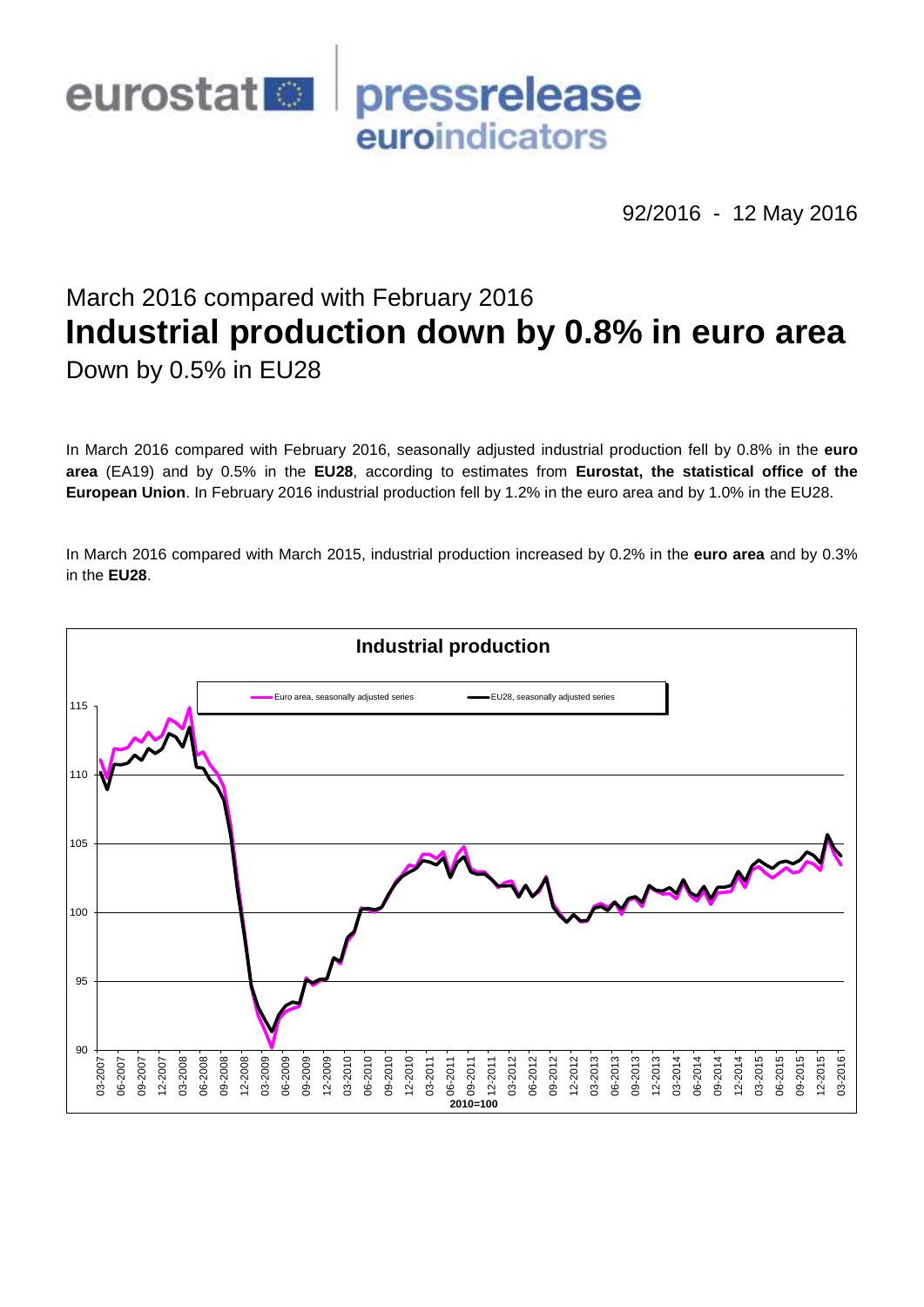## **Monthly comparison by main industrial grouping and by Member State**

The decrease of 0.8% in industrial production in the **euro area** in March 2016, compared with February 2016, is due to production of non-durable consumer goods falling by 1.9%, capital goods by 1.1%, intermediate goods by 0.8% and durable consumer goods by 0.4%, while production of energy rose by 2.0%.

In the **EU28**, the decrease of 0.5% is due to production of non-durable consumer goods falling by 1.4%, both intermediate and capital goods by 0.7% and durable consumer goods by 0.5%, while production of energy rose by 1.7%.

Among Member States for which data are available, the largest decreases in industrial production were registered in **Ireland** (-11.2%), **Lithuania** (-3.5%) and **Estonia** (-3.3%), and the highest increases in **Croatia** (+5.0%), **Latvia** (+4.3%), the **Czech Republic** (+1.4%) and **Spain** (+1.3%).

## **Annual comparison by main industrial grouping and by Member State**

The increase of 0.2% in industrial production in the **euro area** in March 2016, compared with March 2015, is due to production of capital goods rising by 1.6% and both intermediate goods and durable consumer goods by 1.1%, while production of energy fell by 0.7% and non-durable consumer goods by 3.0%.

In the **EU28**, the increase of 0.3% is due to production of capital goods rising by 1.8%, durable consumer goods by 1.4% and intermediate goods by 0.7%, while production of energy fell by 0.4% and non-durable consumer goods by 2.5%.

Among Member States for which data are available, the highest increases in industrial production were registered in **Croatia** (+6.9%), **Sweden** (+4.9%) and **Slovenia** (+4.4%) and the largest decreases in **Ireland** (-10.6%), **Malta** (-5.4%), **Estonia** (-4.8%) and **Greece** (-4.1%).

#### Geographical information

The **euro area** (EA19) includes Belgium, Germany, Estonia, Ireland, Greece, Spain, France, Italy, Cyprus, Latvia, Lithuania, Luxembourg, Malta, the Netherlands, Austria, Portugal, Slovenia, Slovakia and Finland.

The **European Union** (EU28) includes Belgium, Bulgaria, the Czech Republic, Denmark, Germany, Estonia, Ireland, Greece, Spain, France, Croatia, Italy, Cyprus, Latvia, Lithuania, Luxembourg, Hungary, Malta, the Netherlands, Austria, Poland, Portugal, Romania, Slovenia, Slovakia, Finland, Sweden and the United Kingdom.

#### Methods and definitions

The **index of industrial production** measures the evolution of the volume of production for industry excluding construction, based on data adjusted for calendar and seasonal effects.

**Seasonally adjusted** euro area and EU series are calculated by aggregating the seasonally adjusted national data. Eurostat carries out the seasonal adjustment of the data for those countries that do not adjust their data for seasonal effects.

Total industry covers [NACE rev.2](http://ec.europa.eu/eurostat/ramon/nomenclatures/index.cfm?TargetUrl=LST_NOM_DTL&StrNom=NACE_REV2&StrLanguageCode=EN&IntPcKey=&StrLayoutCode=HIERARCHIC) sections B to D.

Missing observations from Member States for recent months are estimated for the calculation of the euro area and the EU aggregates.

#### Revisions and timetable

Compared with data issued in the News Release [69/2016](http://ec.europa.eu/eurostat/documents/2995521/7231163/4-13042016-AP-EN.pdf/3c854dcd-fed1-4af3-a40f-3be0aa53b444) of 13 April 2016, the monthly percentage changes for February 2016 have been revised from -0.8% to -1.2% in the euro area and from -0.7% to -1.0% in the EU28. The annual percentage changes have been revised from +0.8% to +1.0% in both zones.

#### For more information

Eurosta[t database section](http://ec.europa.eu/eurostat/web/short-term-business-statistics/data/database) on short-term business statistics Eurosta[t Statistics Explained article](http://ec.europa.eu/eurostat/statistics-explained/index.php/Industrial_production_(volume)_index_overview) on the industrial production index Th[e weights of the Member States](https://circabc.europa.eu/w/browse/5e6d1e48-056c-4c6a-8278-3ab138bcf575) in the EU and euro area aggregates (See file EU-28\_EA-19\_NEWS\_RELEASE\_WEIGHTINGS\_2010) Eurostat €-indicator[s release calendar](http://ec.europa.eu/eurostat/news/release-calendar)

### Issued by: **Eurostat Press Office**

**Tim ALLEN Tel: +352-4301-33 444 [eurostat-pressoffice@ec.europa.eu](mailto:eurostat-pressoffice@ec.europa.eu)** For further information on data:

**Marko CIP Tel: +352-4301-34 858 [marko.cip@ec.europa.eu](mailto:marko.cip@ec.europa.eu)**

**[ec.europa.eu/eurostat/](http://ec.europa.eu/eurostat/)** 

**C** @EU Eurostat

**Media requests**: Eurostat media support / Tel: +352-4301-33 408 / [eurostat-mediasupport@ec.europa.eu](mailto:eurostat-mediasupport@ec.europa.eu)

ec.europa.eu/eurostat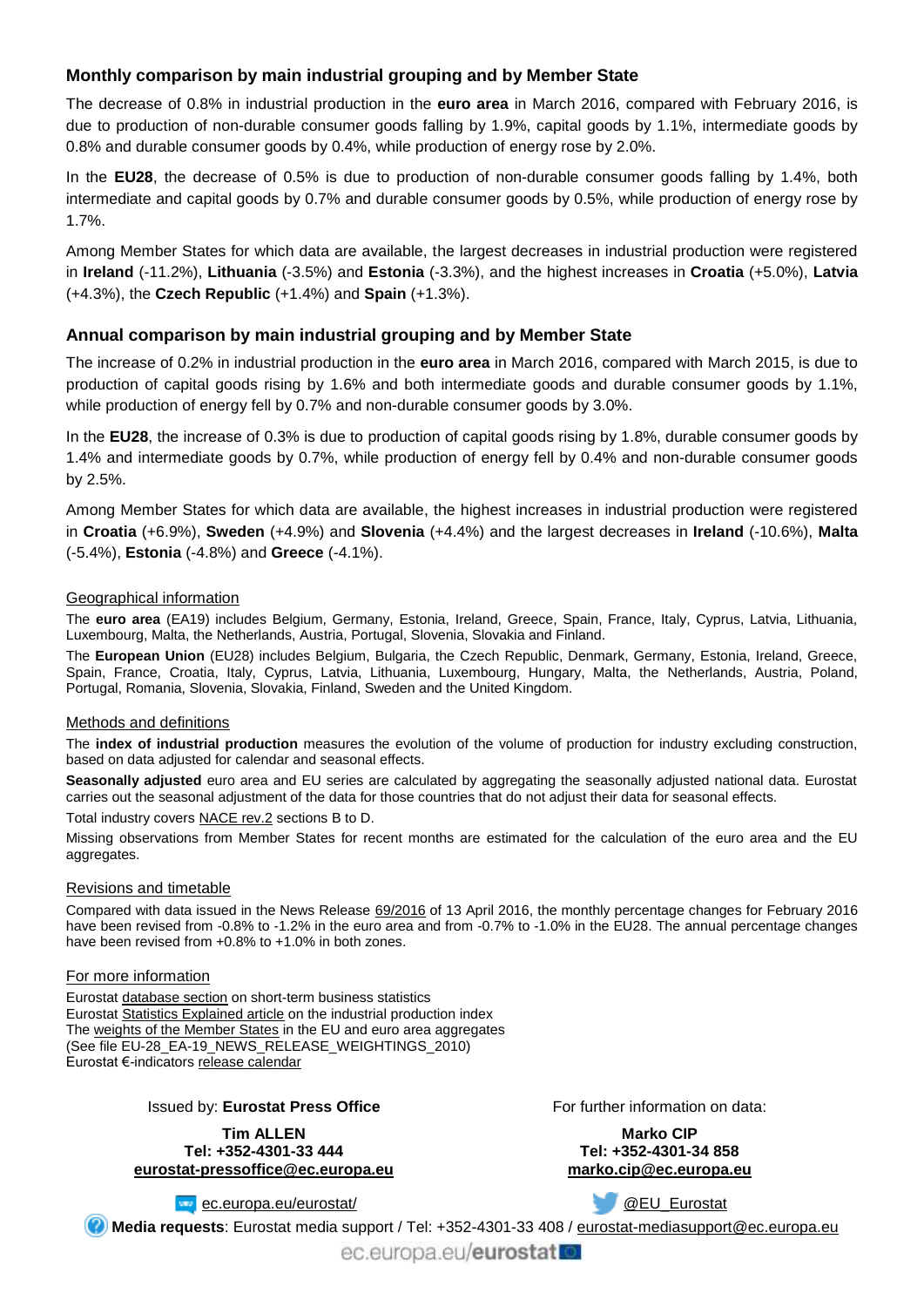## **Industrial production**

% change compared with previous month\*

|                            | <b>Oct-15</b> | <b>Nov-15</b> | Dec-15 | $Jan-16$ | Feb-16 | Mar-16 |  |
|----------------------------|---------------|---------------|--------|----------|--------|--------|--|
| <b>EA19</b>                |               |               |        |          |        |        |  |
| Total industry             | 0.7           | $-0.2$        | $-0.5$ | 2.4      | $-1.2$ | $-0.8$ |  |
| Intermediate goods         | 0.3           | 0.6           | $-0.2$ | 1.2      | 0.1    | $-0.8$ |  |
| Energy                     | 1.8           | $-2.0$        | $-2.7$ | 2.9      | $-1.3$ | 2.0    |  |
| Capital goods              | 1.0           | $-1.3$        | $-0.6$ | 4.0      | $-1.1$ | $-1.1$ |  |
| Durable consumer goods     | 2.2           | $-0.5$        | $-0.3$ | 0.2      | $-0.2$ | $-0.4$ |  |
| Non-durable consumer goods | 0.2           | 0.4           | 0.2    | 3.4      | $-2.6$ | $-1.9$ |  |
| <b>EU28</b>                |               |               |        |          |        |        |  |
| Total industry             | 0.6           | $-0.2$        | $-0.5$ | 2.0      | $-1.0$ | $-0.5$ |  |
| Intermediate goods         | 0.4           | 0.5           | $-0.4$ | 1.2      | 0.2    | $-0.7$ |  |
| Energy                     | 1.6           | $-2.1$        | $-2.9$ | 2.8      | $-1.4$ | 1.7    |  |
| Capital goods              | 0.6           | $-0.9$        | $-0.6$ | 3.2      | $-1.0$ | $-0.7$ |  |
| Durable consumer goods     | 1.4           | 0.0           | 0.2    | 0.3      | 0.1    | $-0.5$ |  |
| Non-durable consumer goods | $0.0\,$       | 0.1           | 0.5    | 2.5      | $-2.1$ | $-1.4$ |  |

The source dataset is available [here.](http://appsso.eurostat.ec.europa.eu/nui/show.do?query=BOOKMARK_DS-069583_QID_-53045BCF_UID_-3F171EB0&layout=TIME,C,X,0;GEO,L,Y,0;NACE_R2,L,Y,1;INDIC_BT,L,Z,0;S_ADJ,L,Z,1;UNIT,L,Z,2;INDICATORS,C,Z,3;&zSelection=DS-069583UNIT,PCH_PRE;DS-069583S_ADJ,SCA;DS-069583INDIC_BT,PROD;DS-069583INDICATORS,OBS_FLAG;&rankName1=UNIT_1_2_-1_2&rankName2=INDIC-BT_1_2_-1_2&rankName3=INDICATORS_1_2_-1_2&rankName4=S-ADJ_1_2_-1_2&rankName5=TIME_1_0_0_0&rankName6=GEO_1_0_0_1&rankName7=NACE-R2_1_2_1_1&sortR=ASC_-1_FIRST&sortC=ASC_-1_FIRST&rStp=&cStp=&rDCh=&cDCh=&rDM=true&cDM=true&footnes=false&empty=false&wai=false&time_mode=ROLLING&time_most_recent=true&lang=EN&cfo=%23%23%23%2C%23%23%23.%23%23%23)

| Total industry        | <b>Oct-15</b> | <b>Nov-15</b> | <b>Dec-15</b> | <b>Jan-16</b> | Feb-16 | Mar-16  |
|-----------------------|---------------|---------------|---------------|---------------|--------|---------|
| <b>EA19</b>           | 0.7           | $-0.2$        | $-0.5$        | 2.4           | $-1.2$ | $-0.8$  |
| <b>EU28</b>           | 0.6           | $-0.2$        | $-0.5$        | 2.0           | $-1.0$ | $-0.5$  |
| <b>Belgium</b>        | 1.0           | 2.3           | $-4.0$        | 6.4           | $-2.1$ |         |
| <b>Bulgaria</b>       | 1.1           | 0.5           | 1.5           | 0.4           | 0.2    | $-0.5$  |
| <b>Czech Republic</b> | 1.5           | $-1.2$        | $-2.5$        | 4.0           | $-0.8$ | 1.4     |
| <b>Denmark</b>        | $-2.9$        | $-1.3$        | 3.4           | 2.9           | $-0.8$ | $-1.0$  |
| Germany               | 0.2           | $-0.4$        | 0.1           | 2.8           | $-1.1$ | $-1.0$  |
| <b>Estonia</b>        | 0.4           | $-2.7$        | $-1.7$        | 4.8           | $-0.3$ | $-3.3$  |
| Ireland               | 2.2           | $-1.2$        | $-0.3$        | 15.4          | $-9.9$ | $-11.2$ |
| Greece                | $-1.3$        | 3.8           | 2.3           | $-0.9$        | $-4.6$ | $-0.8$  |
| <b>Spain</b>          | 0.4           | 0.1           | 0.0           | $-0.2$        | $-0.3$ | $1.3$   |
| France                | 0.5           | $-0.6$        | $-0.8$        | 1.2           | $-1.3$ | $-0.3$  |
| <b>Croatia</b>        | 1.7           | $-1.7$        | $-1.8$        | 3.2           | $-1.6$ | 5.0     |
| <b>Italy</b>          | 0.7           | $-0.4$        | $-0.6$        | 1.7           | $-0.7$ | 0.0     |
| <b>Cyprus</b>         | $-0.8$        | 2.4           | $-0.4$        | 2.1           | $-1.2$ |         |
| Latvia                | 0.2           | 0.9           | $-0.7$        | 0.5           | 0.0    | 4.3     |
| Lithuania             | 10.7          | $-2.0$        | $-3.3$        | 0.9           | 1.2    | $-3.5$  |
| Luxembourg            | 1.2           | 4.4           | $-3.7$        | 2.4           | 1.4    | $0.7**$ |
| <b>Hungary</b>        | 1.5           | $-1.5$        | $-0.8$        | $-0.1$        | $-1.1$ | $-1.1$  |
| Malta                 | 1.8           | $-3.0$        | $-0.7$        | $-5.0$        | 2.5    | $-1.3$  |
| <b>Netherlands</b>    | 4.3           | 1.8           | $-1.2$        | 2.0           | 0.8    | $-1.2$  |
| Austria               | 2.0           | $-1.0$        | $-1.4$        | 2.3           | $-2.1$ |         |
| Poland                | 0.8           | 0.7           | 0.7           | $-0.2$        | 0.0    | $-1.1$  |
| Portugal              | 4.0           | $-3.7$        | $-1.6$        | 0.8           | 0.9    | $-1.3$  |
| Romania               | $-0.3$        | $-0.1$        | $-0.3$        | $-2.0$        | 0.8    | 0.2     |
| Slovenia              | $-0.4$        | 0.5           | $-1.1$        | 4.0           | 0.2    | $-0.6$  |
| Slovakia              | $-1.2$        | 2.6           | 0.1           | $-1.1$        | 2.4    |         |
| Finland               | $-0.8$        | 0.1           | 1.0           | $-2.3$        | 1.8    | $-1.4$  |
| <b>Sweden</b>         | 0.1           | 0.4           | $-2.7$        | 1.8           | $-0.1$ | 0.9     |
| <b>United Kingdom</b> | 0.2           | $-0.8$        | $-1.1$        | 0.6           | $-0.2$ | 0.3     |
| <b>Norway</b>         | $-3.4$        | $-0.7$        | $-0.9$        | 0.1           | 0.3    |         |

\* Calendar and seasonally adjusted

\*\* Estimated by Member State

: Data not available

The source dataset is availabl[e here.](http://appsso.eurostat.ec.europa.eu/nui/show.do?query=BOOKMARK_DS-069583_QID_-3986CD57_UID_-3F171EB0&layout=TIME,C,X,0;GEO,L,Y,0;INDIC_BT,L,Z,0;S_ADJ,L,Z,1;UNIT,L,Z,2;NACE_R2,L,Z,3;INDICATORS,C,Z,4;&zSelection=DS-069583UNIT,PCH_PRE;DS-069583S_ADJ,SCA;DS-069583INDIC_BT,PROD;DS-069583INDICATORS,OBS_FLAG;DS-069583NACE_R2,B-D;&rankName1=UNIT_1_2_-1_2&rankName2=INDIC-BT_1_2_-1_2&rankName3=INDICATORS_1_2_-1_2&rankName4=S-ADJ_1_2_-1_2&rankName5=NACE-R2_1_2_-1_2&rankName6=TIME_1_0_0_0&rankName7=GEO_1_2_0_1&sortC=ASC_-1_FIRST&rStp=&cStp=&rDCh=&cDCh=&rDM=true&cDM=true&footnes=false&empty=false&wai=false&time_mode=ROLLING&time_most_recent=true&lang=EN&cfo=%23%23%23%2C%23%23%23.%23%23%23)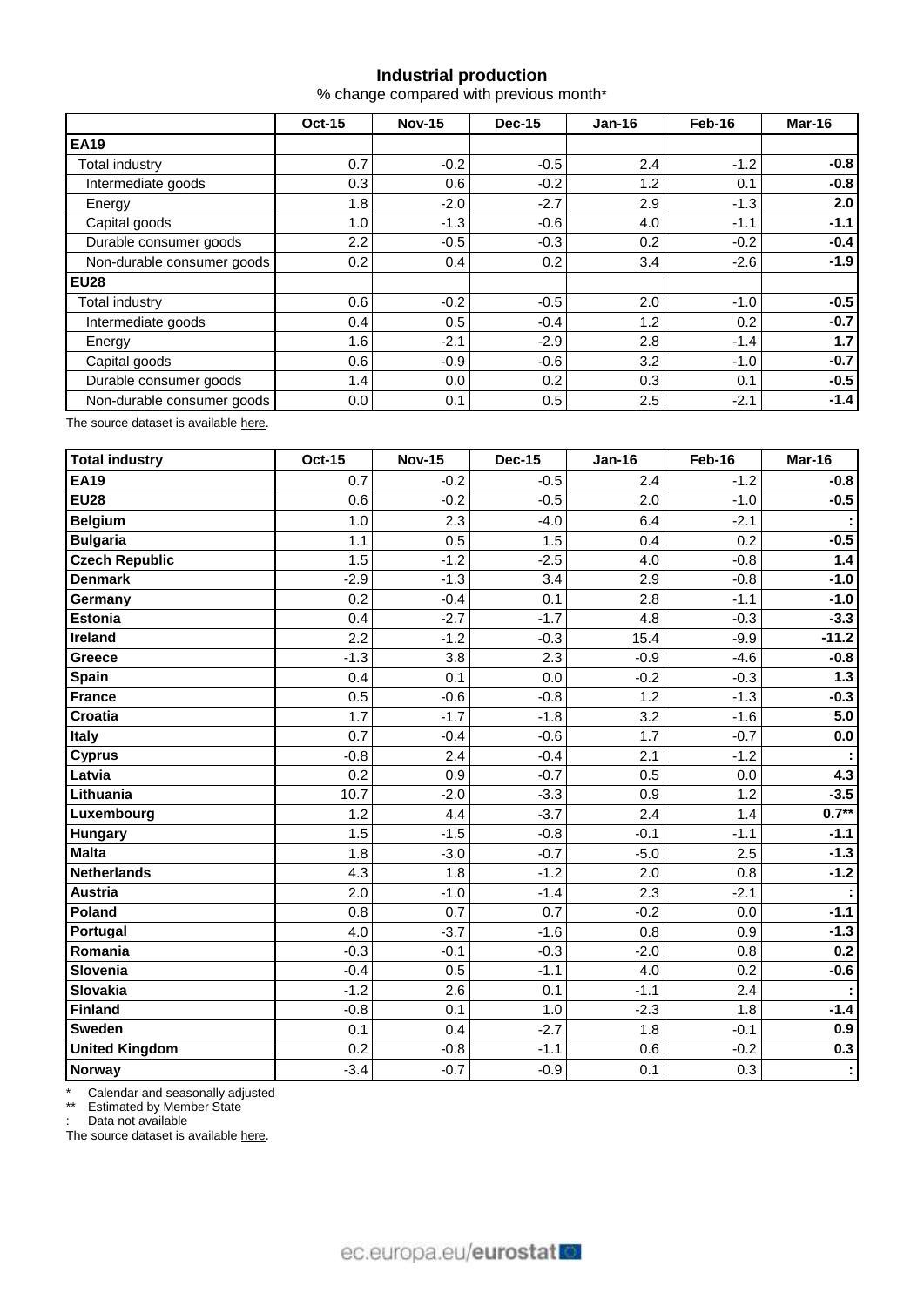## **Industrial production**

% change compared with same month of the previous year\*

|                            | <b>Oct-15</b> | <b>Nov-15</b> | Dec-15 | $Jan-16$ | Feb-16 | Mar-16 |  |
|----------------------------|---------------|---------------|--------|----------|--------|--------|--|
| <b>EA19</b>                |               |               |        |          |        |        |  |
| Total industry             | 2.1           | 1.8           | 0.0    | 3.5      | 1.0    | 0.2    |  |
| Intermediate goods         | 1.6           | 2.3           | 0.9    | 2.5      | 2.4    | 1.1    |  |
| Energy                     | 0.9           | $-0.6$        | $-5.5$ | $-2.7$   | $-5.3$ | $-0.7$ |  |
| Capital goods              | 3.6           | 2.0           | $-0.5$ | 5.3      | 3.4    | 1.6    |  |
| Durable consumer goods     | 4.4           | 2.7           | 1.1    | 2.6      | 1.2    | 1.1    |  |
| Non-durable consumer goods | 0.8           | 1.4           | 2.6    | 7.3      | 0.7    | $-3.0$ |  |
| <b>EU28</b>                |               |               |        |          |        |        |  |
| Total industry             | 2.5           | 2.0           | 0.2    | 3.3      | 1.0    | 0.3    |  |
| Intermediate goods         | 1.8           | 2.1           | 0.6    | 2.1      | 2.0    | 0.7    |  |
| Energy                     | 1.7           | 0.2           | $-4.3$ | $-1.3$   | $-3.5$ | $-0.4$ |  |
| Capital goods              | 3.9           | 2.6           | 0.0    | 5.2      | 3.0    | 1.8    |  |
| Durable consumer goods     | 3.3           | 2.2           | 1.1    | 2.6      | 2.2    | 1.4    |  |
| Non-durable consumer goods | 0.9           | 1.0           | 2.2    | 5.6      | 0.7    | $-2.5$ |  |

The source dataset is available [here.](http://appsso.eurostat.ec.europa.eu/nui/show.do?query=BOOKMARK_DS-069583_QID_-628F3FF0_UID_-3F171EB0&layout=TIME,C,X,0;GEO,L,Y,0;NACE_R2,L,Y,1;INDIC_BT,L,Z,0;S_ADJ,L,Z,1;UNIT,L,Z,2;INDICATORS,C,Z,3;&zSelection=DS-069583UNIT,PCH_PRE;DS-069583S_ADJ,SCA;DS-069583INDIC_BT,PROD;DS-069583INDICATORS,OBS_FLAG;&rankName1=UNIT_1_2_-1_2&rankName2=INDIC-BT_1_2_-1_2&rankName3=INDICATORS_1_2_-1_2&rankName4=S-ADJ_1_2_-1_2&rankName5=TIME_1_0_0_0&rankName6=GEO_1_0_0_1&rankName7=NACE-R2_1_2_1_1&sortR=ASC_-1_FIRST&sortC=ASC_-1_FIRST&rStp=&cStp=&rDCh=&cDCh=&rDM=true&cDM=true&footnes=false&empty=false&wai=false&time_mode=ROLLING&time_most_recent=true&lang=EN&cfo=%23%23%23%2C%23%23%23.%23%23%23)

| Total industry        | <b>Oct-15</b> | <b>Nov-15</b> | <b>Dec-15</b> | <b>Jan-16</b> | Feb-16 | Mar-16  |
|-----------------------|---------------|---------------|---------------|---------------|--------|---------|
| <b>EA19</b>           | 2.1           | 1.8           | 0.0           | 3.5           | 1.0    | 0.2     |
| <b>EU28</b>           | 2.5           | 2.0           | 0.2           | 3.3           | 1.0    | 0.3     |
| <b>Belgium</b>        | 1.4           | 2.8           | $-0.6$        | 5.6           | 6.0    |         |
| <b>Bulgaria</b>       | 1.2           | 2.2           | 3.5           | 2.2           | 2.7    | 3.0     |
| <b>Czech Republic</b> | 6.4           | 3.2           | $-1.7$        | 3.8           | 1.5    | 3.6     |
| <b>Denmark</b>        | $-1.6$        | $-3.2$        | $-0.9$        | 4.9           | 3.4    | $-1.8$  |
| Germany               | 0.4           | 0.0           | $-1.1$        | 2.8           | 1.3    | 0.2     |
| <b>Estonia</b>        | $-2.3$        | $-6.4$        | $-8.3$        | $-0.3$        | $-1.6$ | $-4.8$  |
| Ireland               | 13.8          | 12.7          | 22.5          | 43.1          | $-2.0$ | $-10.6$ |
| <b>Greece</b>         | $-2.1$        | 2.0           | 6.4           | 4.8           | $-2.4$ | $-4.1$  |
| <b>Spain</b>          | 4.9           | 4.9           | 4.4           | 3.4           | 1.8    | 3.6     |
| France                | 3.4           | 3.8           | $-0.8$        | 1.8           | 0.5    | $-0.7$  |
| <b>Croatia</b>        | 6.7           | 3.6           | 0.6           | 9.3           | 4.4    | 6.9     |
| <b>Italy</b>          | 3.1           | 1.3           | $-0.9$        | 3.8           | 1.1    | 0.5     |
| <b>Cyprus</b>         | 3.5           | 8.8           | 6.9           | 10.4          | 6.1    |         |
| Latvia                | 1.9           | 4.5           | 2.6           | 4.8           | 3.8    | 2.7     |
| Lithuania             | 6.7           | 5.7           | 3.5           | 9.2           | 5.6    | 2.6     |
| Luxembourg            | 2.0           | 6.3           | $-0.8$        | 5.6           | 4.3    | $2.4**$ |
| <b>Hungary</b>        | 12.8          | 7.1           | 6.9           | 2.3           | 1.5    | $-2.3$  |
| <b>Malta</b>          | 6.7           | 3.0           | 5.6           | $-8.6$        | $-3.5$ | $-5.4$  |
| <b>Netherlands</b>    | $-2.0$        | $-2.7$        | $-6.9$        | $-3.9$        | $-2.9$ | $1.2$   |
| <b>Austria</b>        | 4.1           | 3.8           | $-1.3$        | 2.3           | $-1.6$ |         |
| Poland                | 4.8           | 5.5           | 4.4           | 3.6           | 2.9    | 0.4     |
| Portugal              | 4.7           | 0.9           | 0.7           | 0.3           | 2.2    | 0.2     |
| Romania               | 2.5           | 2.5           | 1.6           | $-1.5$        | $-0.9$ | $-1.9$  |
| Slovenia              | 3.9           | 4.7           | 2.4           | 6.3           | 6.3    | 4.4     |
| Slovakia              | 1.1           | 8.2           | 5.9           | 1.6           | 7.4    |         |
| Finland               | $-1.4$        | $-0.4$        | 2.0           | $-2.1$        | 2.3    | $-1.5$  |
| <b>Sweden</b>         | 6.6           | 7.5           | 1.6           | 6.0           | 4.6    | 4.9     |
| <b>United Kingdom</b> | 2.2           | 0.5           | $-0.2$        | 1.1           | $-1.0$ | 0.3     |
| Norway                | $-3.0$        | $-1.7$        | $-2.1$        | $-0.3$        | $-1.8$ | ÷.      |

\* Calendar adjusted

\*\* Estimated by Member State

: Data not available

The source dataset is available [here.](http://appsso.eurostat.ec.europa.eu/nui/show.do?query=BOOKMARK_DS-069583_QID_690FAA53_UID_-3F171EB0&layout=TIME,C,X,0;GEO,L,Y,0;NACE_R2,L,Y,1;INDIC_BT,L,Z,0;S_ADJ,L,Z,1;UNIT,L,Z,2;INDICATORS,C,Z,3;&zSelection=DS-069583UNIT,PCH_SM;DS-069583S_ADJ,CA;DS-069583INDIC_BT,PROD;DS-069583INDICATORS,OBS_FLAG;&rankName1=UNIT_1_2_-1_2&rankName2=INDIC-BT_1_2_-1_2&rankName3=INDICATORS_1_2_-1_2&rankName4=S-ADJ_1_2_-1_2&rankName5=TIME_1_0_0_0&rankName6=GEO_1_2_0_1&rankName7=NACE-R2_1_2_1_1&sortC=ASC_-1_FIRST&rStp=&cStp=&rDCh=&cDCh=&rDM=true&cDM=true&footnes=false&empty=false&wai=false&time_mode=ROLLING&time_most_recent=true&lang=EN&cfo=%23%23%23%2C%23%23%23.%23%23%23)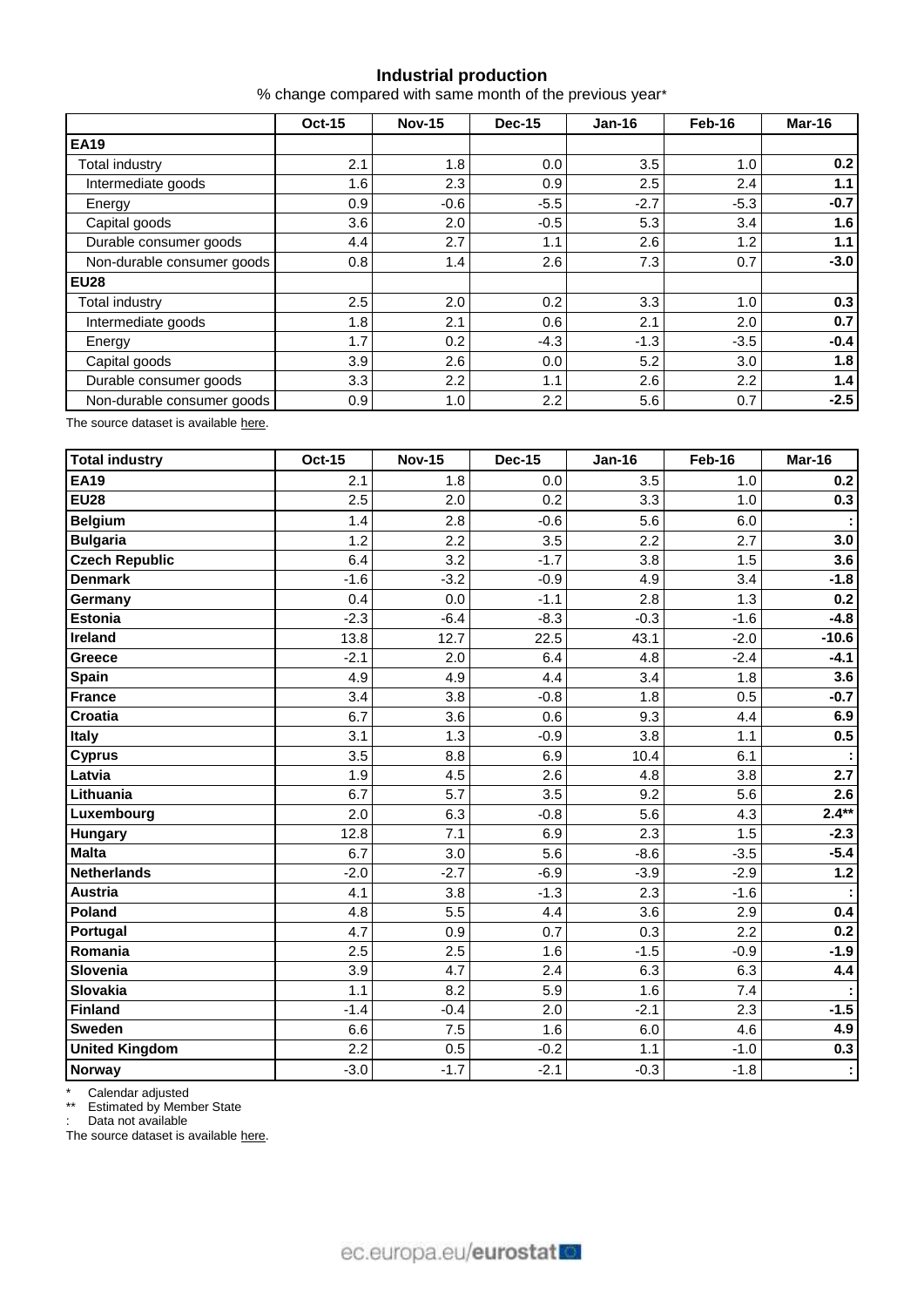# **Production indices for total industry, calendar and seasonally adjusted**

(base year 2010)

|                       | 03/15 | 04/15 | 05/15 | 06/15 | 07/15 | 08/15 | 09/15 | 10/15 | 11/15 | 12/15 | 01/16 | 02/16 | 03/16  |
|-----------------------|-------|-------|-------|-------|-------|-------|-------|-------|-------|-------|-------|-------|--------|
| <b>EA19</b>           | 103.3 | 102.9 | 102.5 | 102.9 | 103.3 | 102.9 | 103.0 | 103.7 | 103.5 | 103.0 | 105.5 | 104.2 | 103.4  |
| <b>EU28</b>           | 103.8 | 103.5 | 103.2 | 103.6 | 103.7 | 103.5 | 103.8 | 104.4 | 104.1 | 103.6 | 105.7 | 104.7 | 104.1  |
| <b>Belgium</b>        | 104.1 | 103.4 | 103.6 | 101.4 | 103.4 | 103.4 | 103.5 | 104.5 | 107.0 | 102.7 | 109.3 | 107.0 |        |
| <b>Bulgaria</b>       | 109.1 | 109.5 | 111.0 | 110.6 | 110.1 | 110.1 | 109.2 | 110.4 | 110.9 | 112.5 | 113.0 | 113.2 | 112.7  |
| <b>Czech Republic</b> | 114.4 | 115.2 | 114.9 | 116.0 | 117.6 | 113.0 | 115.9 | 117.6 | 116.1 | 113.2 | 117.7 | 116.8 | 118.4  |
| <b>Denmark</b>        | 106.8 | 105.9 | 103.2 | 108.8 | 103.3 | 106.9 | 105.0 | 102.0 | 100.7 | 104.1 | 107.1 | 106.2 | 105.1  |
| Germany               | 109.0 | 109.1 | 108.9 | 109.3 | 109.9 | 108.9 | 108.5 | 108.7 | 108.3 | 108.4 | 111.4 | 110.2 | 109.1  |
| <b>Estonia</b>        | 130.7 | 131.1 | 129.7 | 128.5 | 127.6 | 128.3 | 128.4 | 128.9 | 125.4 | 123.3 | 129.2 | 128.8 | 124.5  |
| Ireland               | 145.5 | 137.8 | 128.8 | 130.0 | 138.7 | 137.9 | 138.4 | 141.5 | 139.8 | 139.4 | 160.9 | 145.0 | 128.8  |
| Greece                | 90.4  | 88.2  | 83.4  | 83.5  | 86.0  | 89.6  | 88.1  | 86.9  | 90.3  | 92.3  | 91.5  | 87.2  | 86.5   |
| Spain                 | 93.2  | 93.6  | 93.9  | 94.4  | 95.0  | 93.8  | 95.1  | 95.4  | 95.5  | 95.5  | 95.3  | 95.1  | 96.3   |
| <b>France</b>         | 101.3 | 100.2 | 100.8 | 101.6 | 99.5  | 102.3 | 102.1 | 102.6 | 102.0 | 101.1 | 102.3 | 100.9 | 100.6  |
| Croatia               | 95.8  | 94.1  | 95.9  | 93.8  | 96.0  | 92.1  | 97.9  | 99.6  | 97.9  | 96.1  | 99.2  | 97.6  | 102.5  |
| <b>Italy</b>          | 92.2  | 91.8  | 92.6  | 91.6  | 92.6  | 92.3  | 92.2  | 92.8  | 92.4  | 91.8  | 93.4  | 92.7  | 92.7   |
| <b>Cyprus</b>         | 72.5  | 74.1  | 74.6  | 73.0  | 74.5  | 75.3  | 75.1  | 74.5  | 76.2  | 76.0  | 77.6  | 76.7  |        |
| Latvia                | 121.8 | 121.7 | 119.9 | 117.9 | 119.3 | 118.3 | 117.9 | 118.1 | 119.2 | 118.4 | 119.0 | 119.0 | 124.1  |
| Lithuania             | 114.3 | 118.2 | 120.5 | 121.1 | 121.9 | 117.7 | 115.9 | 128.3 | 125.7 | 121.6 | 122.7 | 124.2 | 119.9  |
| Luxembourg            | 100.0 | 98.9  | 98.0  | 99.6  | 97.3  | 101.9 | 98.6  | 99.8  | 104.2 | 100.3 | 102.7 | 104.1 | 104.9* |
| Hungary               | 121.3 | 121.0 | 120.7 | 121.9 | 121.1 | 118.8 | 122.3 | 124.1 | 122.3 | 121.3 | 121.2 | 119.9 | 118.6  |
| <b>Malta</b>          | 99.2  | 99.6  | 100.6 | 102.6 | 100.8 | 99.3  | 99.6  | 101.4 | 98.3  | 97.7  | 92.8  | 95.1  | 93.9   |
| <b>Netherlands</b>    | 94.9  | 93.7  | 89.0  | 92.7  | 89.7  | 86.7  | 89.7  | 93.6  | 95.3  | 94.2  | 96.1  | 96.9  | 95.7   |
| Austria               | 109.9 | 109.6 | 109.6 | 110.4 | 112.0 | 110.3 | 109.9 | 112.1 | 111.0 | 109.5 | 112.0 | 109.6 |        |
| Poland                | 120.0 | 117.6 | 118.7 | 119.2 | 119.4 | 117.9 | 119.8 | 120.8 | 121.6 | 122.5 | 122.2 | 122.2 | 120.9  |
| Portugal              | 94.9  | 97.2  | 98.7  | 97.1  | 99.1  | 97.1  | 96.1  | 99.9  | 96.2  | 94.7  | 95.5  | 96.4  | 95.1   |
| Romania               | 131.2 | 131.0 | 130.9 | 131.9 | 132.2 | 131.6 | 133.1 | 132.7 | 132.6 | 132.2 | 129.5 | 130.5 | 130.7  |
| Slovenia              | 105.8 | 105.6 | 106.9 | 106.3 | 107.1 | 106.9 | 107.7 | 107.3 | 107.8 | 106.6 | 110.9 | 111.1 | 110.4  |
| Slovakia              | 138.1 | 135.6 | 132.3 | 137.0 | 139.3 | 134.8 | 138.6 | 137.0 | 140.5 | 140.7 | 139.2 | 142.6 |        |
| <b>Finland</b>        | 93.4  | 93.3  | 93.1  | 94.3  | 94.0  | 93.2  | 94.2  | 93.4  | 93.5  | 94.4  | 92.2  | 93.9  | 92.6   |
| <b>Sweden</b>         | 94.9  | 97.9  | 97.2  | 97.8  | 95.3  | 98.7  | 99.3  | 99.4  | 99.8  | 97.1  | 98.8  | 98.7  | 99.6   |
| <b>United Kingdom</b> | 98.1  | 98.2  | 98.4  | 98.3  | 97.9  | 98.7  | 98.8  | 99.0  | 98.2  | 97.1  | 97.7  | 97.5  | 97.9   |
| <b>Norway</b>         | 99.1  | 93.4  | 96.0  | 99.2  | 98.7  | 99.4  | 100.6 | 97.2  | 96.5  | 95.6  | 95.7  | 96.0  |        |

\* Estimated by Member State

: Data not available

The source dataset is available [here.](http://appsso.eurostat.ec.europa.eu/nui/show.do?query=BOOKMARK_DS-069583_QID_24071044_UID_-3F171EB0&layout=TIME,C,X,0;GEO,L,Y,0;INDIC_BT,L,Z,0;S_ADJ,L,Z,1;UNIT,L,Z,2;NACE_R2,L,Z,3;INDICATORS,C,Z,4;&zSelection=DS-069583UNIT,I10;DS-069583S_ADJ,SCA;DS-069583INDIC_BT,PROD;DS-069583INDICATORS,OBS_FLAG;DS-069583NACE_R2,B-D;&rankName1=UNIT_1_2_-1_2&rankName2=INDIC-BT_1_2_-1_2&rankName3=INDICATORS_1_2_-1_2&rankName4=S-ADJ_1_2_-1_2&rankName5=NACE-R2_1_2_1_1&rankName6=TIME_1_0_0_0&rankName7=GEO_1_2_0_1&sortC=ASC_-1_FIRST&rStp=&cStp=&rDCh=&cDCh=&rDM=true&cDM=true&footnes=false&empty=false&wai=false&time_mode=ROLLING&time_most_recent=true&lang=EN&cfo=%23%23%23%2C%23%23%23.%23%23%23)